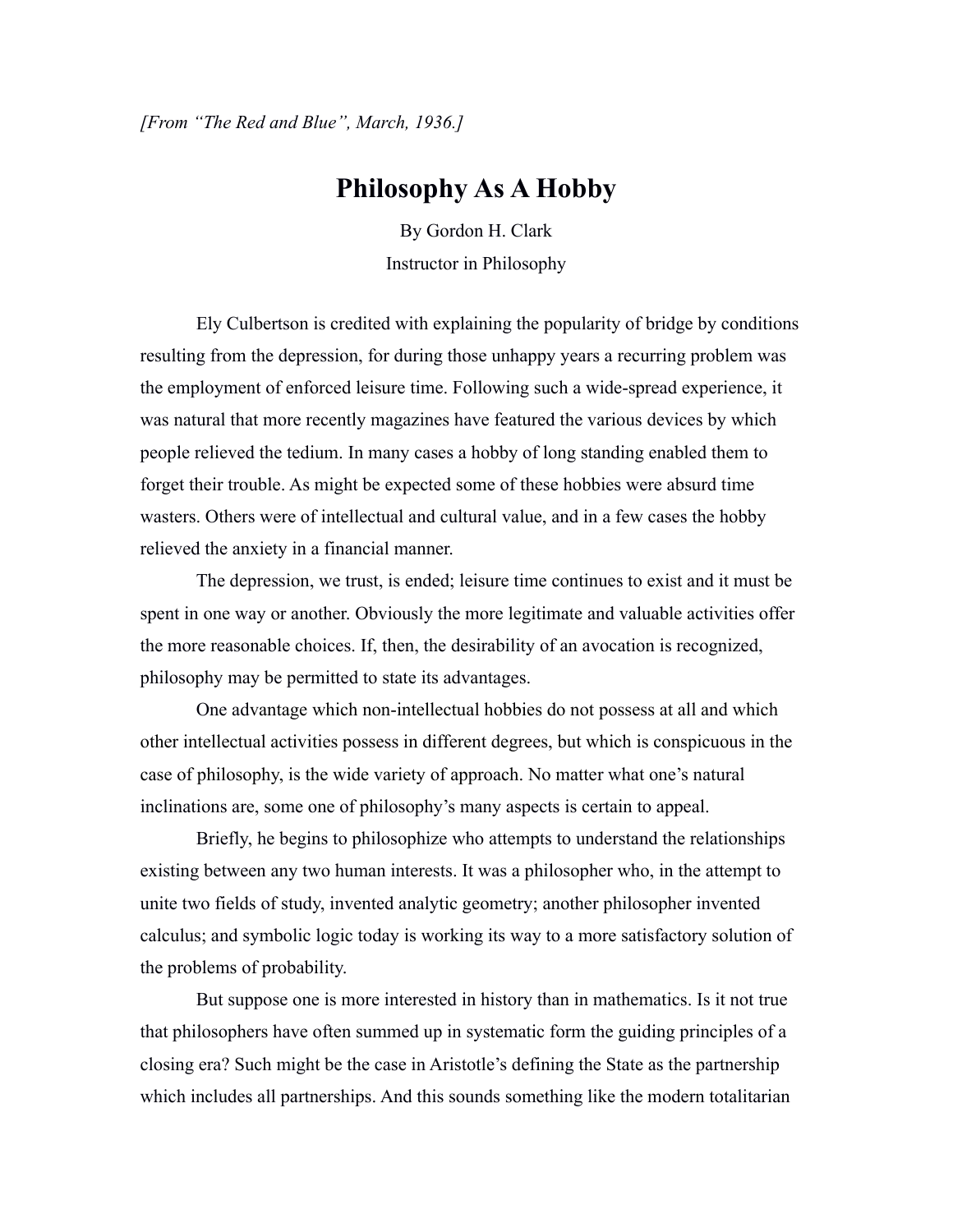state. Here also it is apposite to recall that another philosopher, Plato, for his peculiar reasons, urged the nationalization of gold and an isolationist policy based on the destruction of international commerce. Not only have philosophers summed up the vaguely recognized principles of a preceding age, in some cases, of which Hegel and Marx are striking examples, philosophers have assumed principles which in later centuries become powerful directive forces. And occasionally also a philosopher affects and is affected by his contemporaries.

Omitting zoology with its unanswered question, what is life, omitting many of the spheres of intellectual endeavor, let us consider music as a final illustration of the wide variety of approach to philosophy. Music is one of the finest of the arts and has also been lauded as an exceptionally worth-while hobby. No one denies its value or legitimacy. As a hobby, however, it has one disadvantage which personal experience has impressed on the writer. With some instruments, perhaps with all in some degree, a day or two without practice seriously reduces the level of skill attained. In philosophy this is not so, and once any degree of facility is achieved, periods in which no philosophy is read provide the needed opportunity for an unconscious maturing.

Further, the attempts of a novice to play an instrument turn his evening at the orchestra into exquisite torture. To hear and to see the professional musician playing with ease the most difficult passages in Bach or Beethoven is to drink the bitter dregs of hopeless defeat. Quite likely, this feeling of utter incompetency can be experienced in every field of activity; but in philosophy it is less frequent mainly because there are fewer acknowledged experts. Comparison of oneself with Plato, Aristotle, or Hegel is endurable because first, they are admittedly geniuses, and second, they are all dead. Living philosophers are not, as a rule, so discouragingly formidable, and anyone who tries philosophy as a hobby will find abundant opportunity without the stifling atmosphere of perfection.

But to return to the point, while the orchestra is undoubtedly enjoyable, there is, apart from listening to music, a relationship worthy of investigation between music and literature. And to expand one more degree, there are relations holding among aesthetics, religion, sociology, and all the arts and sciences.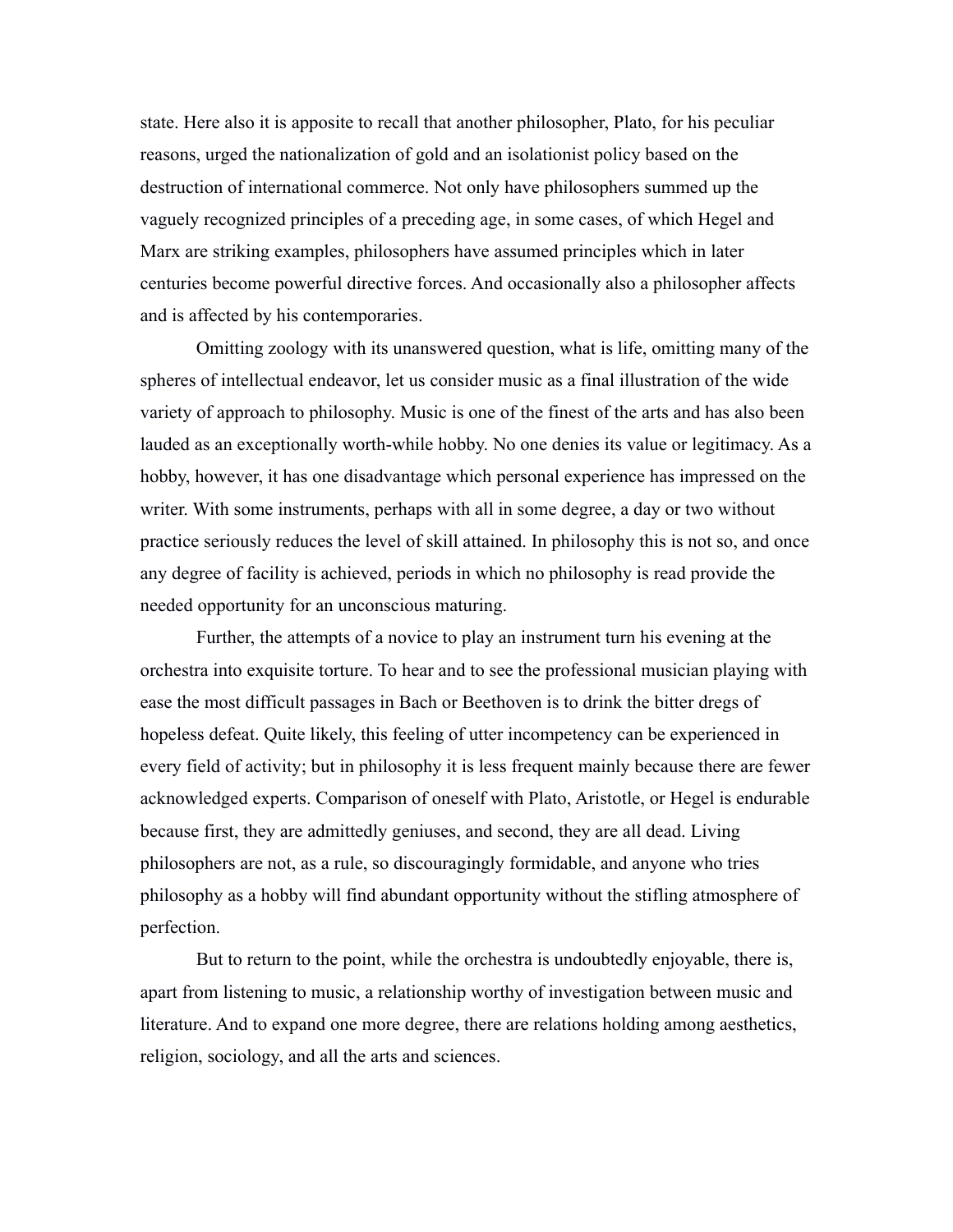The study of these relationships is philosophy and, when rightly undertaken, it is at least as engrossing and as legitimate as any particular art or science. The specific sciences and philosophy both have their dangers as well as their advantages. Science without philosophy is narrow; philosophy without specific knowledge is superficial. But just as the scientist is justified in running the risk of narrowness, the philosopher is justified in facing his danger, superficiality. And civilization may profit even from the poorer men who succumb to their dangers. Certainly it will profit from the better men who do not succumb.

As we come better to understand the scope of philosophy, we come to see also that a man never decides whether he will philosophize or not; he decides only to philosophize ill or well. The artist, the historian, the scientist, is driven irresistibly to consider the relation of his particular field to the next. The reflective mathematician or linguist must examine his basic principles and consider their derivation. He must philosophize. If he continues, and, if the vast scope of philosophy emerges in distinctness, he faces a magnificent panorama, including the harmony of an orchestra and the harmony of the spheres. The arts and sciences become pawns on the chess board of the universe. Well, call music a bishop if that be more honorable than a pawn, and zoology will be a knight; perhaps economics is a pawn. But the whole is a game not of our choosing; we play it because play we must and even resignation is a play. It is the game of existence, life, and civilization; we are the king struggling by our understanding of the factors of the universe, that is, by our philosophy to avoid a final check and mate.

If all this appears to be getting too serious for a hobby, if it is taking on the aspect of the main business in life, a philosopher would point out that making a life is more of a hobby than making a living and that the leisure ordinarily connected with hobbies is essential to philosophic progress. In professional life a certain amount of work must be completed in a given time or else we do not get paid. Often we are in a hurry to finish and when our work has risen above minimum requirements we let it pass. In a hobby and in philosophy, there can be no time limits; our thoughts are on the quality of the product and we are straining after perfection. Time has no hold on us. If we do not understand a certain factor tonight, we can restudy it tomorrow; there is no rush. We are neither deceived nor discouraged by the illusion of making no progress. Philosophic puzzles are